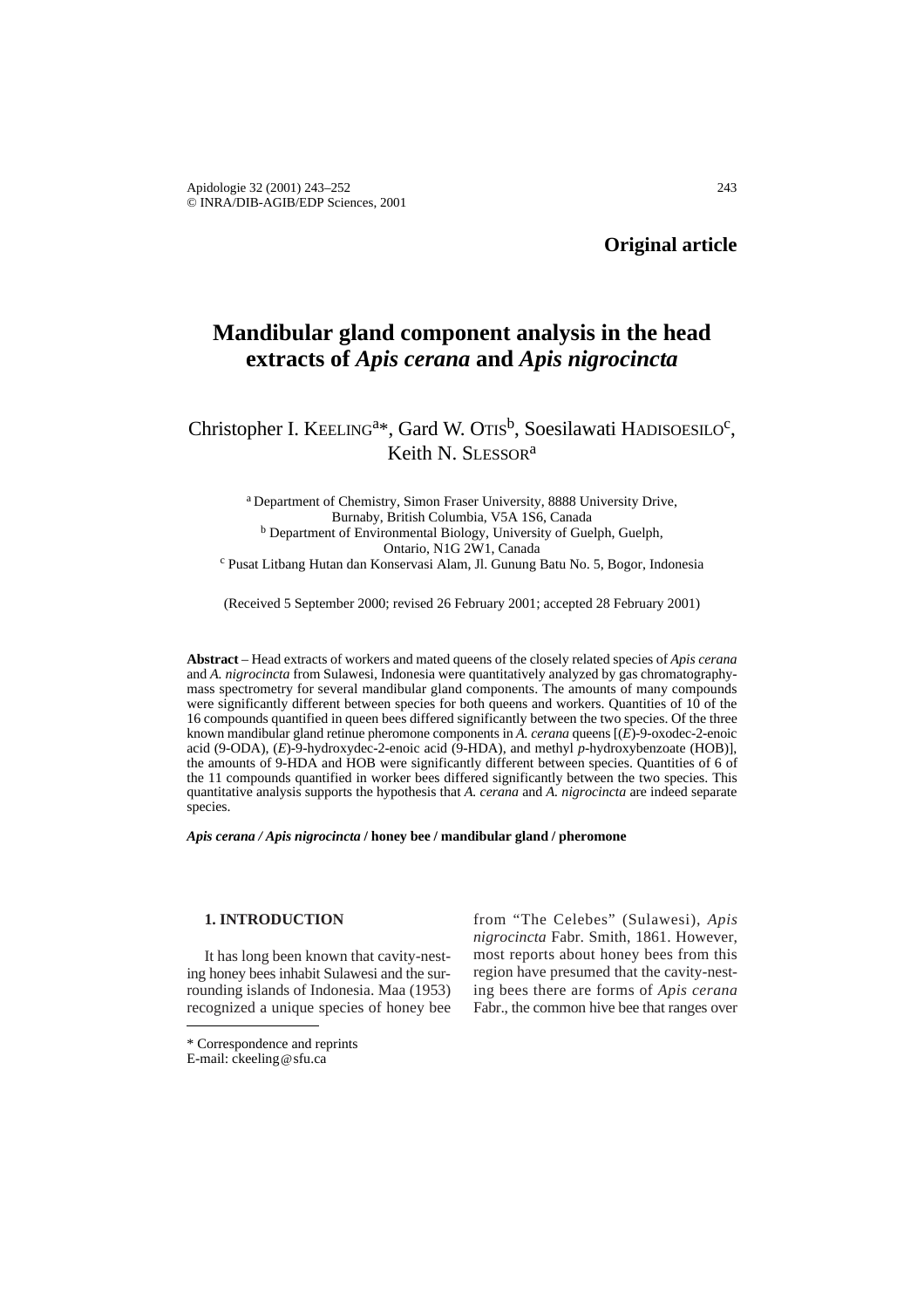most of Asia. Recently two distinct populations of cavity-nesting honey bees were verified in Sulawesi (Hadisoesilo et al., 1995). Although sympatric in at least two areas of Sulawesi, they do not appear to hybridize, suggesting they are distinct species.

Morphometric analyses have indicated that the smaller, darker morph corresponds to *A. cerana* and the larger morph with yellowish clypeus and legs corresponds to *A. nigrocincta* (Hadisoesilo et al., 1995; Damus and Otis, 1997). These species also have different drone cell cappings. It is well documented that *A. cerana* drone cells are sealed with a wax capping underlain by a hard conical cocoon structure that contains a central pore (Ruttner, 1988; Boecking et al., 1999). In contrast, sealed *A. nigrocincta* drone cells have only a thin wax capping and lack the hardened cap with pore (Hadisoesilo and Otis, 1998). The timing of the mating flights also differs between the two species, with flights of *A. cerana* drones preceding and only slightly overlapping those of *A. nigrocincta* drones (Hadisoesilo and Otis, 1996), thereby affecting almost complete reproductive isolation between the populations. These differences indicate that they are two distinct species and that we might expect to find other differences.

The chemical composition of the mandibular glands of both honey bee queens and workers have previously been analyzed as a method to compare different species (Plettner et al., 1997). In the queen, these glands produce pheromone messages that elicit the retinue of workers, attract drones on mating flights, and are believed to control several aspects of colony functioning (Winston and Slessor, 1998). The functions of the components in the worker mandibular glands are attributed to food preservation and larval nutrition (Winston, 1987).

In *A. mellifera* L., both female castes produce distinctive blends of compounds in their mandibular glands with functionalized aliphatic acids predominating in both castes

(Plettner et al., 1996; Plettner et al., 1998). In mated queens, compounds functionalized at the penultimate  $(ω-1)$  position of the chain  $[(E)$ -9-oxodec-2-enoic acid (9-ODA) and the two enantiomers of (*E*)-9-hydroxydec-2 enoic acid (9-HDA)] predominate. In workers, compounds functionalized at the terminal (ω) position [10-hydroxydecanoic acid (10-HDAA) and (*E*)-10-hydroxydec-2-enoic acid (10-HDA)] predominate. The mandibular glands of *A. mellifera* queens also produce several aromatic compounds of which methyl *p*-hydroxybenzoate (HOB) and 4-hydroxy-3-methoxyphenylethanol (HVA) account for the retinue attraction of the queen mandibular glands when combined with 9-ODA and 9-HDA (Slessor et al., 1988). These compounds comprise the queen mandibular pheromone for retinue attraction in *A. mellifera* but do not account for all of the retinue attraction or chemical communication attributed to the queen (Slessor et al., 1998; Winston and Slessor, 1998; Keeling et al., 2000a).

Unfortunately, the queen mandibular pheromone of *A. cerana* has not been so well characterized. It is known that HVA is absent from queen mandibular glands and does not increase retinue attraction of *A. cerana* workers when added to the other three compounds (Plettner et al., 1997). There has been no analysis of the mandibular gland composition of *A. nigrocincta*. In this study, we quantitatively analyzed head extracts for several mandibular gland components to reveal any differences between the mandibular gland compositions of these closely related species.

The compounds quantified in this study include those previously quantified in other studies (Plettner et al., 1997; Keeling et al., 2000b) as well as some of the compounds recently identified in *A. mellifera* queen mandibular glands (Engels et al., 1997; Matsuyama et al., 1997; Keeling and Slessor, unpublished observations). Apart from those mentioned above, the compounds quantified have not been reported to be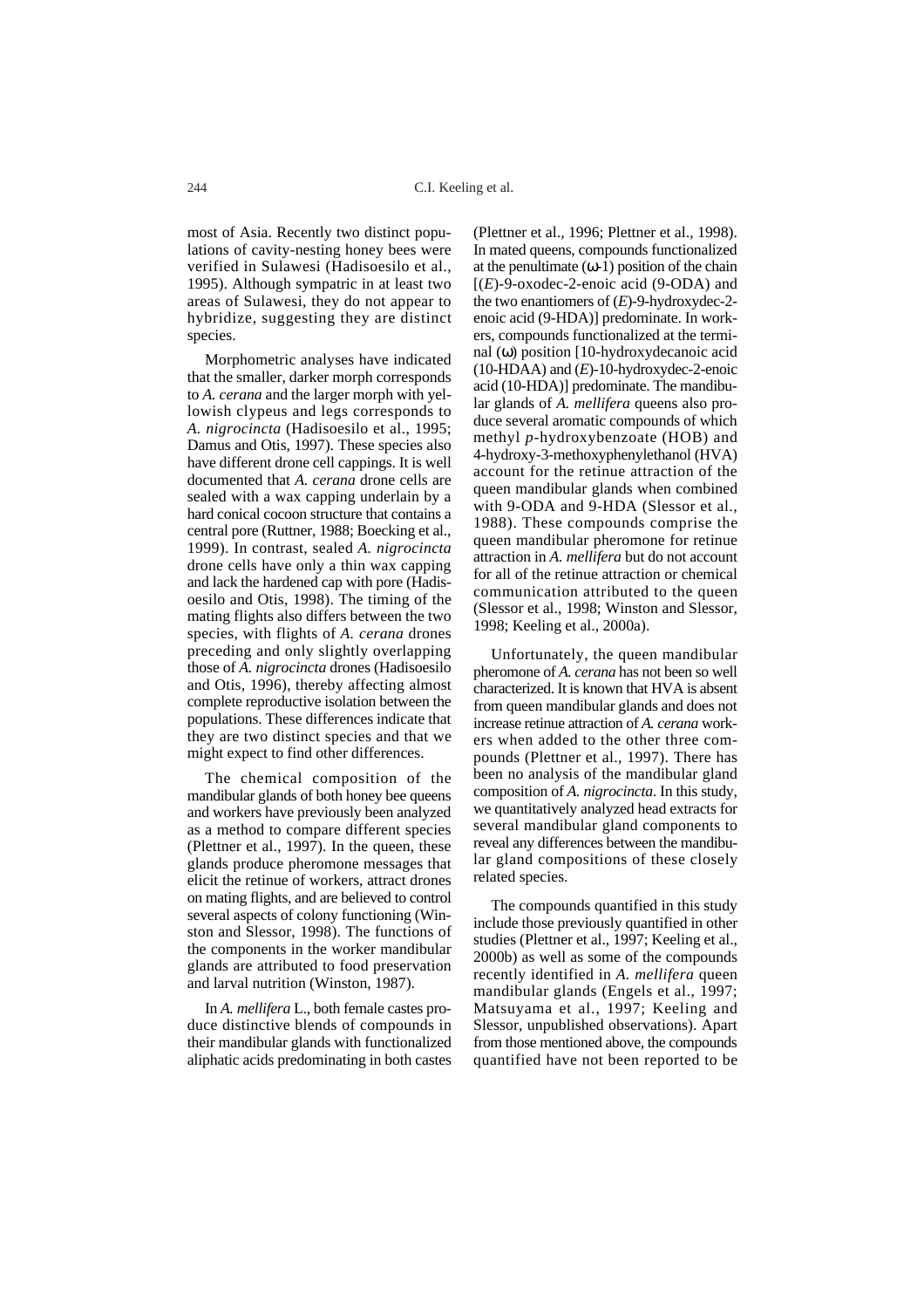pheromone components in any honey bee species and may only represent differences in biosynthetic pathways of the different species and castes of honey bees. Most of the aliphatic acids are biosynthetically linked to the major queen and worker produced acids (Plettner et al., 1996; Plettner et al., 1998). The biosynthetic pathways of the aromatic compounds HOB and HVA have not been reported but the other aromatic compounds quantified in this study are potentially linked biosynthetically to these pheromone components. As we learn more about the mandibular gland biochemistry of honey bees and test compounds for biological activity in honey bee species other than *A. mellifera*, some of these compounds may be of importance in *Apis* semiochemistry.

## **2. MATERIALS AND METHODS**

### **2.1. Collection of specimens**

Bees from both wild and managed colonies were collected in September and October of 1998 in Sulawesi, Indonesia. *A. nigrocincta* were collected from Bobo and Rahmat, near Palu, in Central Sulawesi and Air Mandidi and Kauditan, near Manado, in Northern Sulawesi. *A. cerana* were collected from Bobo, Rahmat, and Lolu, in Central Sulawesi. A forager, queen, and nurse bee were collected from each colony. The forager was collected first as she exited the colony entrance. The colony was then opened and the queen located. All queens were mated and actively laying eggs (brood of all stages was present in each colony). A bee on the brood comb was taken as a nurse bee. We could not dissect the mandibular glands in the field so the bees were decapitated with a razor blade (different blades for each caste/species). The heads were placed individually in glass vials (2 mL) pre-loaded with methanol  $(200 \mu L)$  containing undec-10-enoic acid (16 µg, Matheson, Coleman and Bell, Norwood OH USA) as an internal standard and shipped to Simon Fraser

University. Upon arrival, samples were stored at –20 °C until extracted.

# **2.2. Extraction and analysis**

Although all compounds analyzed originate within the mandibular glands, the whole head was extracted because the analytes are leached from the intact mandibular glands into the rest of the head by the shipping solvent (Plettner et al., 1997). Bee heads were crushed in the shipping solvent and extracted with additional methanol. Extracts were centrifuged briefly to remove solids and then stored at  $-20$  °C until analyzed.

Extracts were then analyzed as their trimethylsilyl derivatives by gas chromatography-mass spectrometry in a manner similar to Keeling et al. (2000b). Fifteen of the compounds quantified were obtained commercially as follows: 3-hydroxyoctanoic acid (3-HOAA), methyl *p*-hydroxybenzoate (HOB), 3-hydroxydecanoic acid (3-HDAA), 4-hydroxy-3-methoxyphenylethanol (HVA), 10-hydroxydecanoic acid (10-HDAA) (*E*)-coniferyl alcohol, (*E*)-ferulic acid, 4-hydroxy-3-methoxyacetophenone, decanedioic acid (C10:0 DA), and (*E*)-4-hydroxycinnamic acid from Sigma-Aldrich Canada Inc. (Oakville, ON, Canada); 4-hydroxyacetophenone and 4-hydroxybenzoic acid from Eastman Kodak Co. (Rochester NY USA); (*E*)-9-oxodec-2-enoic acid (9-ODA), (*E*)-9-hydroxydec-2-enoic acid (9-HDA), and (*E*)-10-hydroxydec-2-enoic acid (10-HDA) from PheroTech Inc. (Delta, BC, Canada). The remaining four compounds quantified were synthesized as follows: 8-hydroxyoctanoic acid (8-HOAA) by partial oxidation of 1,8-octanediol (Plettner, 1995), dihydroconiferyl alcohol by hydroboration-oxidation of eugenol (Fieser and Fieser, 1967), dihydroferulic acid by hydrogenation of (*E*)-ferulic acid (Fieser and Fieser, 1967), and (*E*)-dec-2-enedioic acid (C10:1 DA) by oxidation of 10-HDA (Plettner, 1995).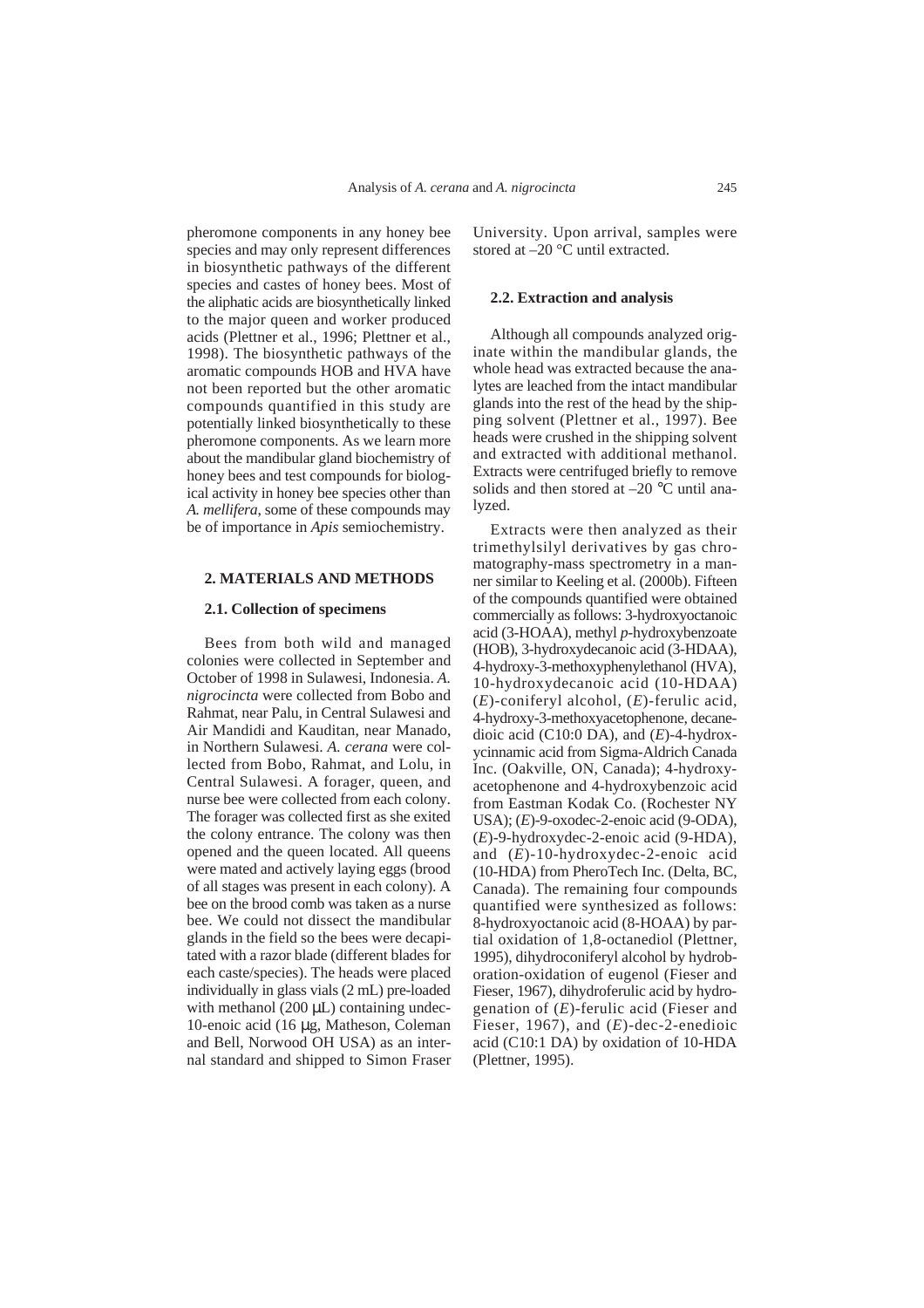C.I. Keeling et al.

Eleven standard solutions containing trimethylsilyl derivatives of the internal standard and all analytes were used to calibrate the response of the instrument with respect to the internal standard over a 1024-fold range of concentration for each analyte. We used the mass spectrometer's software capability to integrate peaks over specific masses. Masses were chosen for each analyte based on the fragmentation patterns of the trimethylsilyl derivatives [typically M<sup>+</sup> or  $(M-15)^+$ ] and the absence of adjacent peaks with similar masses. The masses for integration and the retention indices (van den Dool and Kratz, 1963) for these derivatives on the DB-5ms column were as follows (mass, retention index): undec-10-enoic acid (241, 1544), 3-HOAA (289, 1467), 4-hydroxyacetophenone (193, 1468), HOB (193, 1490), 8-HOAA (289, 1614), 4-hydroxy-3-methoxyacetophenone (238, 1614), 4-hydroxybenzoic acid (267, 1622), 3-HDAA (317, 1647), HVA (312, 1701), 9-ODA (241, 1701), 9-HDA (315, 1785), 10-HDAA (317, 1805), dihydroconiferyl alcohol (326, 1811), 10-HDA (315, 1858), C10:0 DA (331, 1888), dihydroferulic acid (325, 1888), (*E*)-coniferyl alcohol (324, 1933), (*E*)-4-hydroxycinnamic acid (308, 1934), C10:1 DA (329, 1937), and (*E*)-ferulic acid (338, 2085). The retention indices and MS fragmentation patterns of the synthetic analytes matched those found in the extract. Quantities reported in text are mean  $\pm$  SE. To meet the requirements of normality and equal variances for parametric testing, all measurements were transformed by  $x' = (x + 0.5)^{0.5}$  before statistical analysis with JMP software (SAS Institute Inc. 1996).

# **3. RESULTS**

#### **3.1. Queens**

The two species were significantly different in 10 of the 16 compounds detected and quantified in the queens (Tab. I). Most

significantly, *A. cerana* queens had over four times more HOB than did *A. nigrocincta* queens. *A. cerana* queens had significantly more ω-functionalized acids than *A. nigrocincta* for all compounds quantified (8-HOAA, 10-HDA, 10-HDAA, C10:0 DA, and C10:1 DA) except 8-HOAA. Of the two (ω-1)-functionalized acids (9-ODA and 9-HDA), *A. nigrocincta* had significantly more 9-HDA than did *A. cerana*. As a result, the 10-HDA/9-HDA ratios, an indication of the weighting of the two parallel ω and ω-1 biosynthetic pathways, were also significantly different (0.53  $\pm$  0.03 and 0.22  $\pm$ 0.02 for *A. cerana* and *A. nigrocincta* respectively, *t*-test  $p < 0.0001$ ). The following aromatic compounds that are found in *A. mellifera* queens could not be detected in *A. cerana* or *A. nigrocincta* queens: HVA, dihydroconiferyl alcohol, and (*E*)-coniferyl alcohol.

# **3.2. Workers**

When nurse and forager workers were pooled together for each species, workers of the two species were significantly different in 6 of the 11 compounds detected and quantified in workers (Tab. II). *A. nigrocincta* workers had significantly more ω-functionalized acids than did *A. cerana* workers for all compounds quantified (8-HOAA, 10-HDA, 10-HDAA, C10:0 DA, and C10:1 DA) except 8-HOAA. The quantities of the  $(\omega-1)$ -functionalized acids (9-ODA and 9-HDA) were not significantly different between species but the 10-HDA/9- HDA ratios were  $(5.39 \pm 0.86$  and  $14.77 \pm$ 2.29 for *A. cerana* and *A. nigrocincta* respectively, *t*-test  $p < 0.0001$ ). These observations were the opposite of those seen in the queens. HOB, 4-hydroxy-3-methoxyacetophenone, dihydroferulic acid, (*E*)-4-hydroxycinnamic acid, (*E*)-ferulic acid, HVA, dihydroconiferyl alcohol, and (*E*)-coniferyl alcohol were not detected in any of the workers.

There were also differences between foragers and nurse bees (Tab. III). Most of the

246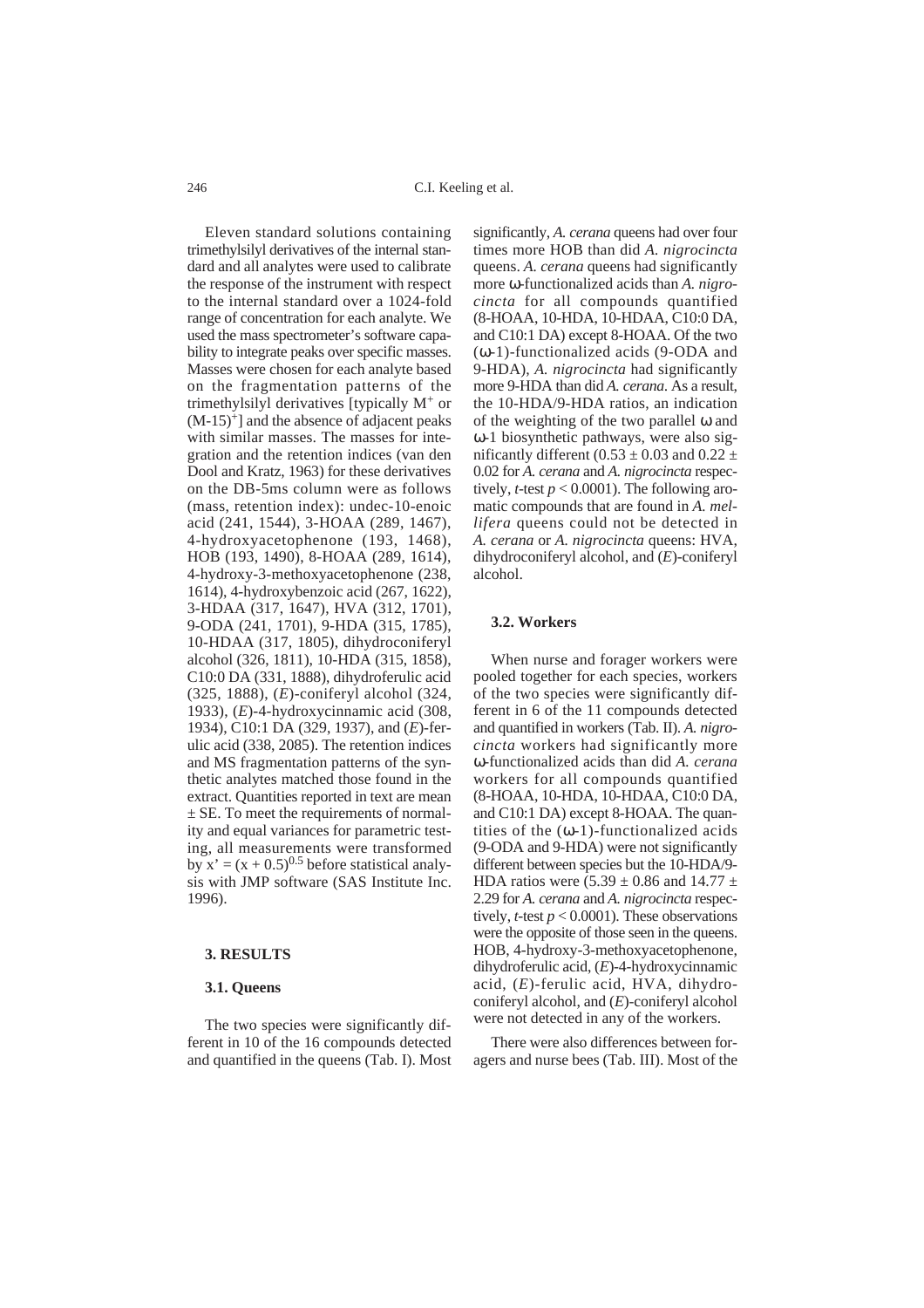|                                 | $\mu$ g/queen (mean $\pm$ SE) |                 | $t$ -test <sup>a</sup> |
|---------------------------------|-------------------------------|-----------------|------------------------|
|                                 | A. cerana                     | A. nigrocincta  |                        |
| Compound                        | $(n=14)$                      | $(n=12)$        |                        |
| 3-HOAA                          | $0.87 \pm 0.04$               | $1.09 \pm 0.25$ |                        |
| 4-hydroxyacetophenone           | $0.29 \pm 0.04$               | $0.10 \pm 0.01$ | ***                    |
| <b>HOB</b>                      | $43.6 \pm 5.5$                | $9.26 \pm 2.98$ | ****                   |
| 8-HOAA                          | $12.9 \pm 1.2$                | $17.6 \pm 4.2$  |                        |
| 4-hydroxy-3-methoxyacetophenone | $16.0 \pm 1.5$                | $6.85 \pm 1.63$ | ***                    |
| 4-hydroxybenzoic acid           | $2.60 \pm 0.39$               | $4.83 \pm 0.70$ | $**$                   |
| 3-HDAA                          | $0.44 \pm 0.03$               | $0.66 \pm 0.18$ |                        |
| $9-ODA$                         | $110 \pm 4$                   | $116 \pm 7$     |                        |
| 9-HDA                           | $61.5 \pm 3.1$                | $106 \pm 8$     | ****                   |
| 10-HDAA                         | $4.22 \pm 0.42$               | $2.74 \pm 0.23$ | $**$                   |
| $10-HDA$                        | $32.7 \pm 3.0$                | $23.1 + 2.4$    | $\ast$                 |
| C10:0 <sub>D</sub> A            | $10.5 \pm 1.1$                | $6.02 \pm 0.73$ | $***$                  |
| dihydroferulic acid             | $0.06 \pm 0.01$               | $0.18 + 0.11$   |                        |
| $(E)$ -4-hydroxycinnamic acid   | $0.14 \pm 0.01$               | $0.27 \pm 0.07$ | *                      |
| C10:1 <sub>DA</sub>             | $46.0 \pm 3.3$                | $29.1 \pm 3.4$  | $***$                  |
| $(E)$ -ferulic acid             | $0.25 \pm 0.02$               | $0.24 \pm 0.05$ |                        |

**Table I.** Quantitative analysis of mandibular gland components in queen head extracts. Compounds listed in their order of elution as trimethylsilyl derivatives from the DB-5ms GC column.

 $a_t$ -test of  $(x + 0.5)^{0.5}$  transformed data,  $a_t = (p < 0.05)$ ,  $a_t = (p < 0.01)$ ,  $a_t = (p < 0.001)$ , and  $a_t = (p < 0.0001)$ .

**Table II.** Quantitative analysis of mandibular gland components in worker head extracts. Compounds listed in their order of elution as trimethylsilyl derivatives from the DB-5ms GC column.

|                       | $\mu$ g/worker (mean $\pm$ SE) |                 | $t$ -test <sup>a</sup> |
|-----------------------|--------------------------------|-----------------|------------------------|
|                       | A. cerana                      | A. nigrocincta  |                        |
| Compound              | $(n=24)$                       | $(n=21)$        |                        |
| 3-HOAA                | $5.76 + 1.00$                  | $8.81 + 1.15$   |                        |
| 4-hydroxyacetophenone | $0.09 \pm 0.01$                | $0.12 \pm 0.01$ |                        |
| 8-HOAA                | $6.19 + 1.01$                  | $7.97 + 1.49$   |                        |
| 4-hydroxybenzoic acid | $0.04 + 0.00$                  | $0.07 \pm 0.01$ | ***                    |
| $3-HDAA$              | $0.33 \pm 0.04$                | $0.62 \pm 0.09$ | $**$                   |
| $9-ODA$               | $0.21 + 0.03$                  | $0.16 + 0.03$   |                        |
| 9-HDA                 | $1.00 + 0.25$                  | $0.75 + 0.19$   |                        |
| $10-HDAA$             | $2.64 + 0.42$                  | $4.75 + 0.78$   | *                      |
| 10-HDA                | $3.55 \pm 0.80$                | $9.42 \pm 1.77$ | $***$                  |
| C10:0 <sub>D</sub> A  | $1.92 + 0.32$                  | $3.86 + 0.62$   | $\ast$                 |
| C <sub>10</sub> :1 DA | $3.22 \pm 0.59$                | $6.48 \pm 0.93$ | $***$                  |

 $a$ <sub>t</sub>-test of  $(x + 0.5)^{0.5}$  transformed data,  $* = (p < 0.05)$ ,  $** = (p < 0.01)$ ,  $*** = (p < 0.001)$ .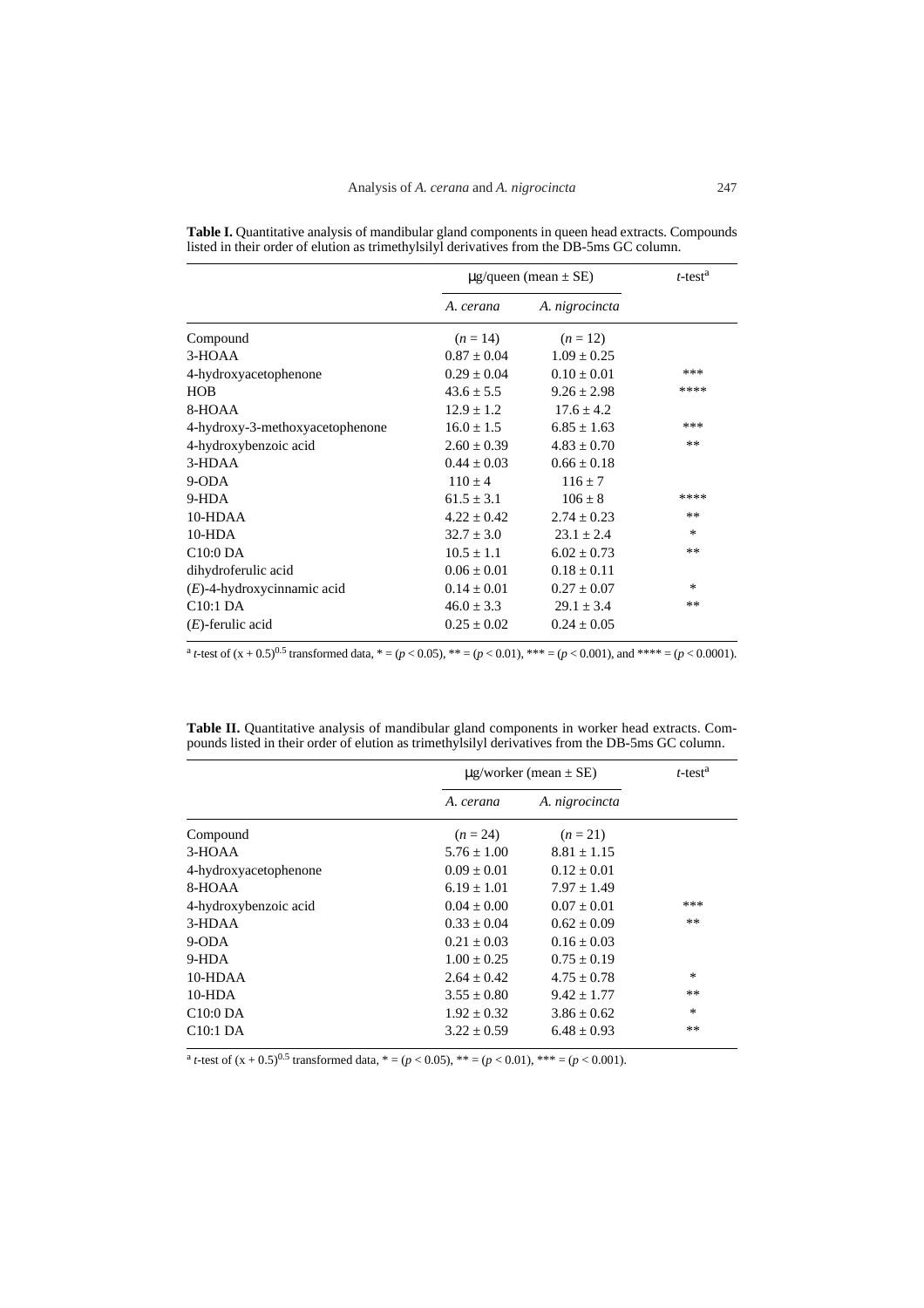| Compound              | $\mu$ g/worker (mean $\pm$ SE)* |                            |                       |                           |  |
|-----------------------|---------------------------------|----------------------------|-----------------------|---------------------------|--|
|                       | Foragers                        |                            | <b>Nurses</b>         |                           |  |
|                       | A. cerana<br>$(n=13)$           | A. nigrocincta<br>$(n=14)$ | A. cerana<br>$(n=11)$ | A. nigrocincta<br>$(n=7)$ |  |
| 3-HOAA                | $8.30 \pm 1.29$ b               | $9.55 \pm 1.18$ b          | $2.75 \pm 0.99$ a     | $7.32 \pm 2.58$ ab        |  |
| 4-hydroxyacetophenone | $0.13 \pm 0.02$ b               | $0.14 \pm 0.02$ b          | $0.04 \pm 0.01$ a     | $0.09 \pm 0.03$ ab        |  |
| 8-HOAA                | $5.25 \pm 1.25$ a               | $7.20 \pm 1.86$ a          | $7.30 \pm 1.64$ a     | $9.51 \pm 2.55$ a         |  |
| 4-hydroxybenzoic acid | $0.04 \pm 0.00 a$               | $0.07 \pm 0.01$ b          | $0.05 \pm 0.01$ ab    | $0.07 \pm 0.01$ b         |  |
| 3-HDAA                | $0.28 \pm 0.04$ a               | $0.55 \pm 0.11$ ab         | $0.38 \pm 0.08$ ab    | $0.76 + 0.16$ b           |  |
| $9-ODA$               | $0.26 \pm 0.05$ b               | $0.10 \pm 0.02$ a          | $0.14 \pm 0.03$ ab    | $0.27 \pm 0.07$ b         |  |
| 9-HDA                 | $0.35 \pm 0.13$ a               | $0.48 \pm 0.15$ a          | $1.77 \pm 0.43$ b     | $1.28 \pm 0.43$ ab        |  |
| 10-HDAA               | $1.24 \pm 0.31$ a               | $4.23 \pm 0.91$ b          | $4.30 \pm 0.49$ b     | $5.80 \pm 1.52 b$         |  |
| $10-HDA$              | $1.64 \pm 0.51$ a               | $7.51 \pm 2.11$ b          | $5.81 \pm 1.37$ ab    | $13.2 \pm 2.9$ b          |  |
| C10:0DA               | $1.21 \pm 0.27$ a               | $3.25 \pm 0.76$ ab         | $2.77 \pm 0.54$ ab    | $5.08 \pm 0.99 b$         |  |
| C10:1DA               | $2.06 \pm 0.57$ a               | $5.51 \pm 1.11 b$          | $4.58 \pm 0.98$ ab    | $8.42 \pm 1.52 b$         |  |

\* Means in each row followed by the same letter are not significantly different using Tukey-Kramer HSD of  $(x + 0.5)^{0.5}$  transformed data ( $p < 0.05$ ).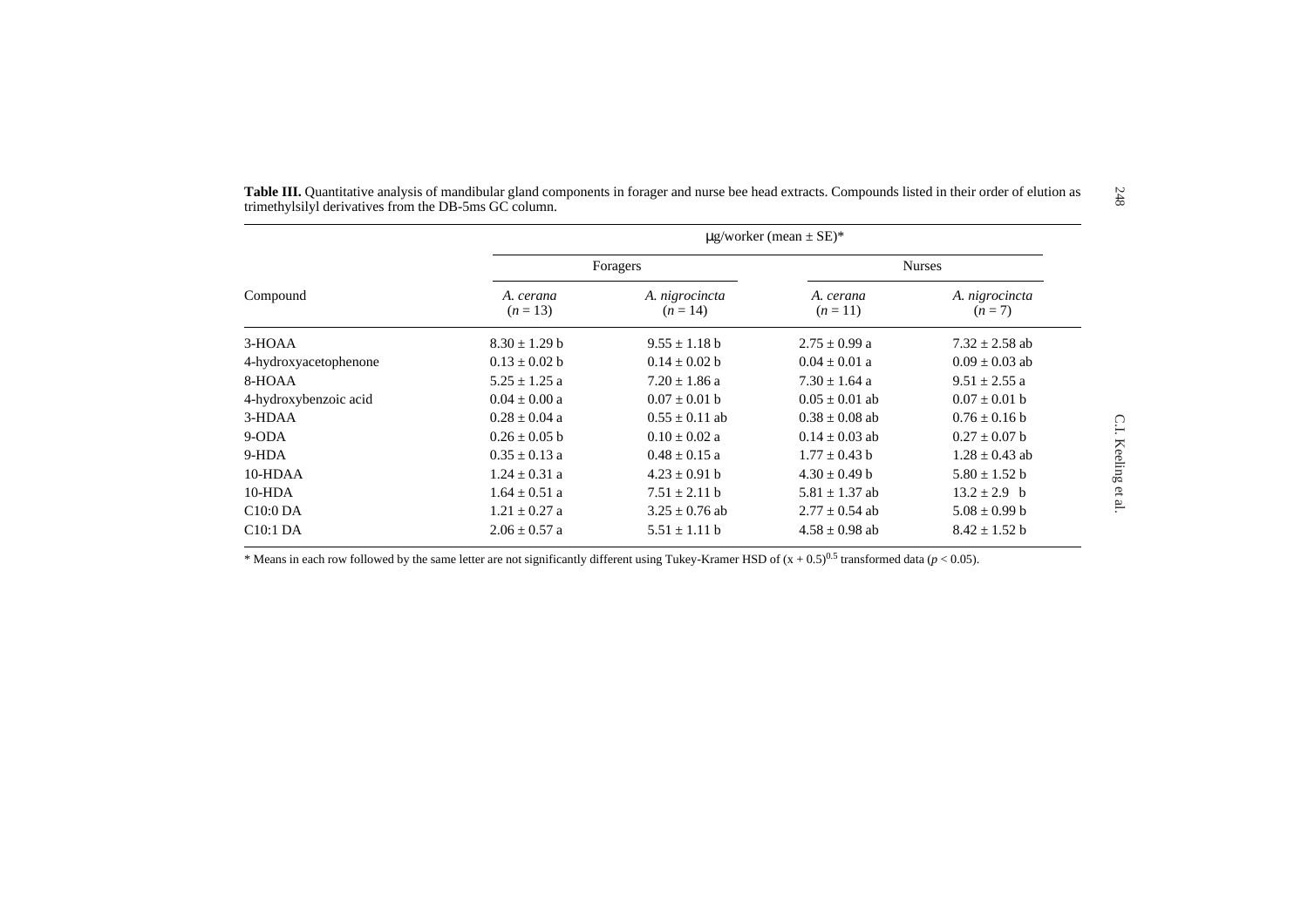compounds quantified were more abundant in nurse bees than foragers. *A. cerana* foragers were significantly different from *A. cerana* nurses in 4 of the 11 compounds quantified whereas only 9-ODA was significantly different between *A. nigrocincta* foragers and nurses. The nurses were not significantly different between species for any compound quantified. *A. nigrocincta* foragers had significantly more of 5 of the 11 compounds quantified than *A. cerana* foragers.

# **3.3. Differences between queens and workers**

Queens had larger amounts of all aromatic compounds than did workers. The following aromatic compounds appeared queen-specific for both species: HOB, 4-hydroxy-3-methoxyacetophenone, dihydroferulic acid, (*E*)-4-hydroxycinnamic acid, and (*E*)-ferulic acid. As in *A. mellifera*, queens had greater quantities of  $(\omega-1)$ -functionalized acids compared to workers but unlike *A. mellifera*, queens also tended to have greater quantities of ω-functionalized acids than workers.

## **4. DISCUSSION**

These two species of honey bees were clearly distinguishable by the differences in the mandibular gland components found in their head extracts. Most obvious for queens were the differences in quantities of HOB and 9-HDA. *A. cerana* queens contained more than four times the HOB and about one half the 9-HDA of *A. nigrocincta* queens. In addition, *A. cerana* queens had relatively more ω-functionalized acids and correspondingly less of the  $(\omega-1)$ -functionalized acid 9-HDA than *A. nigrocincta* queens. The quantities of several aromatic compounds also differed significantly between species. However, when viewed with respect to chemical similarities, it is

notable that queens of these closely related species share every quantified compound. The quantities of 9-ODA in particular, believed to be the major queen sex pheromone component of these and most other honey bee species (Koeniger et al., 1999) are identical. This may allow interspecific attraction of drones during their slightly overlapping mating times. However, drones may discriminate between queens of different species using additional, presently unidentified, chemical cues produced by queens. An investigation of the cross-attraction of drones to queen extracts of both species is needed to establish reproductive isolation based on differences in the sex pheromone. The *A. cerana* queens were dissimilar in the quantities of several compounds to the newly mated *A. cerana* queens from Malaysia previously analyzed (Plettner et al., 1997). This suggests that, like morphological variation, intra-specific chemical variation is high throughout *A. cerana*'s large geographical range. Such variation is also apparent between the different races of *A. mellifera* (Crewe and Velthuis, 1980; Pankiw et al., 1996).

Most of the aromatic compounds quantified were queen-specific. In the mandibular glands of *A. mellifera* queens, HVA, dihydroconiferyl alcohol, and (*E*)-coniferyl alcohol are easily detected but 4-hydroxy-3 methoxyacetophenone can be found in only trace amounts (Keeling and Slessor, unpublished observations). Of these compounds, only 4-hydroxy-3-methoxyacetophenone was detected in the head extracts of *A. cerana* and *A. nigrocincta* queens. As these compounds are structurally related, it is tempting to speculate that (a) they share a common biosynthetic pathway and (b) *A. mellifera* differ from *A. cerana* and *A. nigrocincta* by species-specific differences in this pathway. A better understanding of the biosyntheses of the aromatic compounds in the mandibular glands is needed.

The workers of these two species were also significantly different. *A. nigrocincta*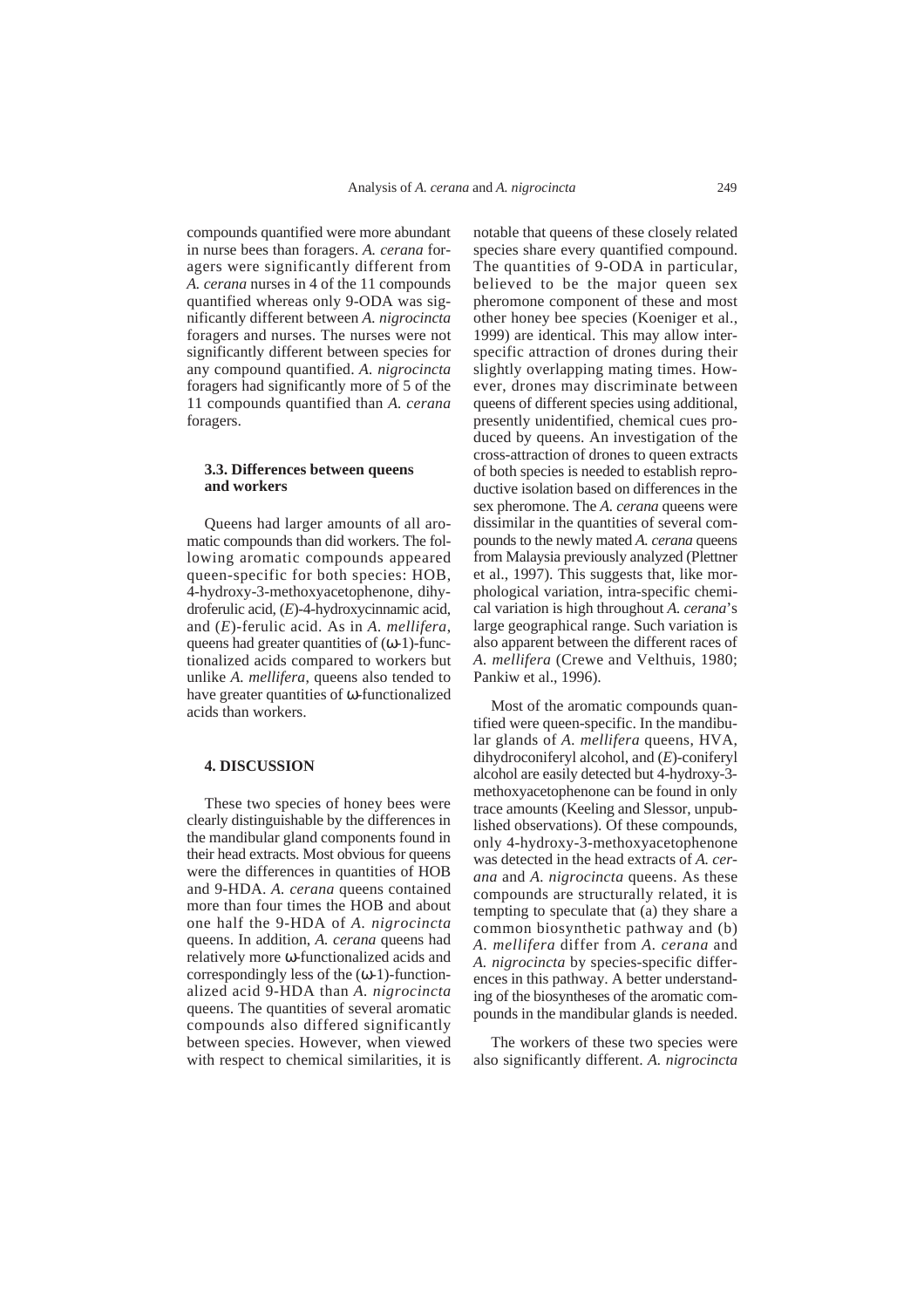workers had greater quantities of all the ω-functionalized acids than *A. cerana* workers. Nurse bees also tended to have greater quantities than did foragers. Unfortunately, our understanding of the functions of these compounds is rudimentary.

More than half of the compounds investigated in queens and workers showed significant quantitative differences between the two species. This quantitative analysis supports the hypothesis that *A. cerana* and *A. nigrocincta* are indeed separate species. In addition, this analysis of the mandibular gland components contributes to a better understanding of the semiochemistry of this important gland in *Apis*.

# **ACKNOWLEDGMENTS**

We thank H.T. Ngo for doing the extractions. G.W.O. and S.H. used personal funds to cover expenses related to field work in Sulawesi; their involvement with a conservation project of The Nature Conservancy funded by the Biodiversity Conservation Network covered travel expenses. We also appreciate the support of Simon Fraser University for a Graduate Fellowship to CIK and the Natural Sciences and Engineering Research Council of Canada to KNS.

**Résumé – Analyse des composés de la glande mandibulaire dans les extraits de tête d'***Apis cerana et Apis nigrocincta.* Au Sulawesi, Indonésie, deux populations distinctes d'abeilles mellifères nidifiant dans des cavités ont récemment été reconnues comme deux espèces séparées, *Apis cerana* Fabr. et *Apis nigrocincta* Smith, d'après l'analyse morphométrique et les périodes de vol des mâles. L'analyse chimique des glandes mandibulaires décrite ici fournit une autre comparaison entre ces deux espèces étroitement apparentées. Chez la reine, ces glandes produisent les messages phéromonaux qui déclenchent la cour des ouvrières, attirent les mâles lors des vols d'accouplement et régulent divers aspects du fonctionnement de la colonie.

Des ouvrières et des reines fécondées des deux espèces ont été prélevées dans le centre et le nord du Sulawesi. Les têtes ont été extraites au méthanol, puis une analyse quantitative des composés suivants, sous la forme de leurs dérivés triméthylsilylés, a été effectuée par chromatographie en phase gazeuse et spectrométrie de masse : l'acide 3-hydroxy octanoïque (3-HOAA), le 4-hydroxy acétophénone, le *p*-hydroxybenzoate de méthyle (HOB), l'acide 8-hydroxy octanoïque (8-HOAA), le 4-hydroxy 3-méthoxy acétophénone, l'acide 4-hydroxy benzoïque, l'acide 3-hydroxy décanoïque (3-HDAA), le 4-hydroxy 3-méthoxyphényléthanol (HVA), l'acide (*E*)-9-oxo 2-décènoïque (9-ODA), l'acide (*E*)-9-hydroxy décènoïque (9-HDA), l'acide 10-hydroxy décanoïque (10-HDAA), l'alcool dihydroconiférylique, l'acide (*E*)-10-hydroxy 2-décènoïque (10-HDA), l'acide décanedioïque (C10:0 DA), l'acide dihydroférulique, l'alcool (*E*)-coniférylique, l'acide (*E*)-4-hydroxy cinnamique, l'acide (*E*)-2 décènedioïque (C10:1 DA), et l'acide (*E*)-férulique. L'HVA, l'alcool dihydroconiférylique et l'alcool *(E)*-coniférylique n'ont été détectés dans aucun extrait de tête. L'HOB, le 4-hydroxy 3-méthoxyacétophénone, l'acide dihydroférulique, l'acide (*E*)-4-hydroxycinnamique et l'acide (*E*)-férulique étaient spécifiques des reines chez les deux espèces. Chez les reines, 10 des 16 composés détectés et quantifiés différaient significativement entre les espèces (Tab. I). Sur les trois composés connus de la phéromone royale des reines d'*A. cerana* (9-ODA, 9-HDA et HOB), le 9-HDA et l'HOB différaient significativement d'une espèce à l'autre. Chez les ouvrières, six des 11 composés détectés et quantifiés différaient significativement (Tab. II). Chez les deux types d'ouvrières d'*A. nigrocincta,* les nourrices et les butineuses, la plupart des composés quantifiés étaient présents en plus grandes quantités que chez *A. cerana*. Les nourrices et les butineuses différaient aussi entre elles par quelques composés (Tab. III). Les nombreuses différences observées dans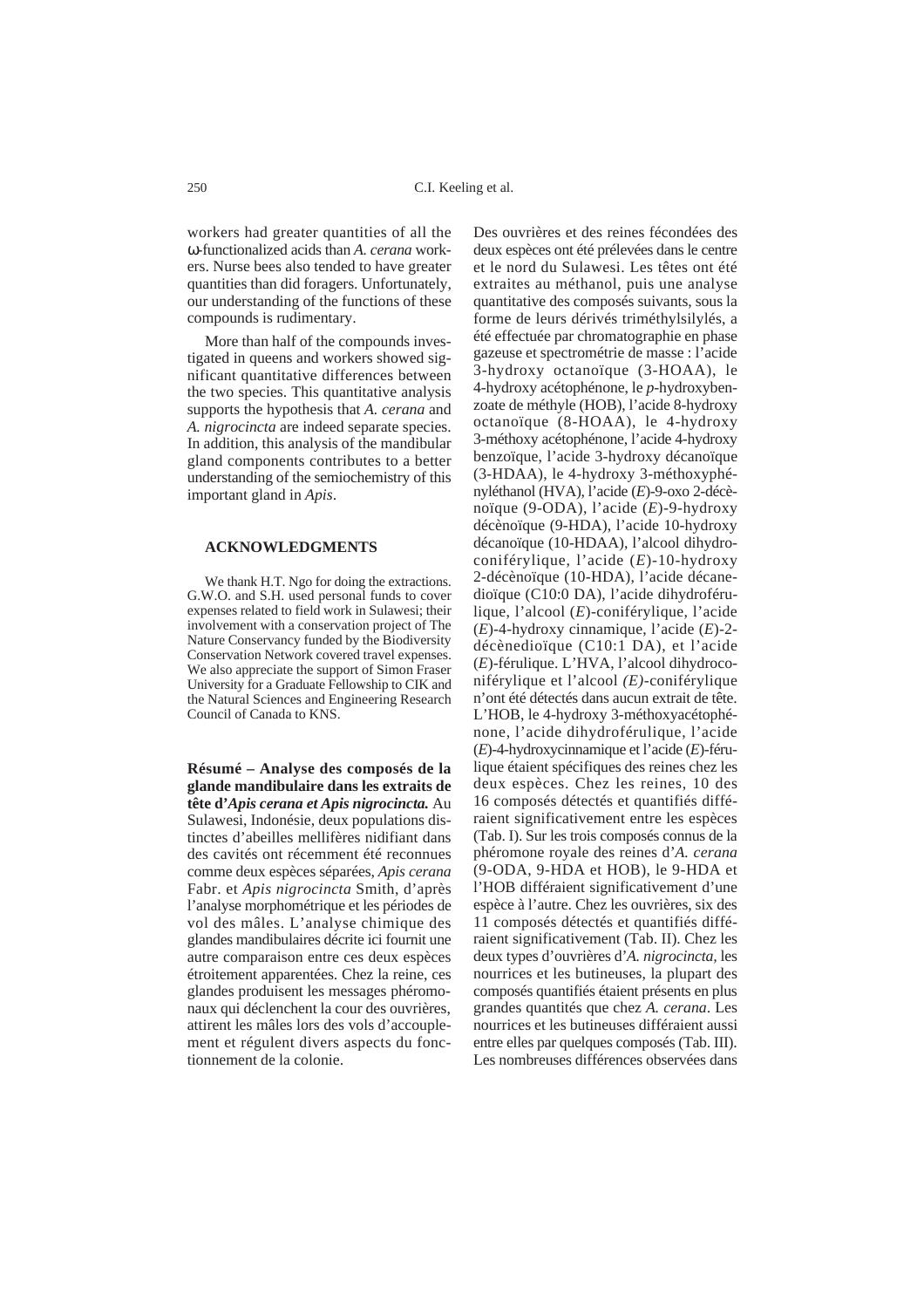cette analyse quantitative confirme l'hypothèse selon laquelle *A. cerana* et *A. nigrocincta* sont bien deux espèces séparées.

# *Apis cerana / Apis nigrocincta* **/ glande mandibulaire / phéromone**

**Zusammenfassung – Analyse der Komponenten der Mandibeldrüse aus Kopfextrakten von** *Apis cerana* **und** *Apis nigrocincta.* Zwei distinkte Populationen von höhlenbrütenden Honigbienen auf Sulawesi, *Apis cerana* und *A. nigrocincta,* wurden auf Grund von morphometrischen Analysen und unterschiedlichen Drohnenflugzeiten vor kurzem als getrennte Arten beschrieben. Die hier erfolgte chemische Analyse der Mandibeldrüsen ermöglicht einen weiteren Vergleich dieser nah verwandten Arten. Bei Königinnen erzeugt diese Drüse ein Pheromon, das zur Hofstaatbildung der Arbeiterinnen führt, die Drohnen auf dem Hochzeitsflug anlockt und noch weitere Vorgänge bei der Regulierung des Soziallebens im Bienenvolk beeinflusst.

Arbeiterinnen und begattete Königinnen beider Arten wurden in Mittel- und Nordsulawesi gesammelt. Die Köpfe wurden in Methanol extrahiert und danach wurden quantitativ mit Gaschromatographie/Massenspektrometrie die folgenden Komponenten und ihre Trimethylsilylderivate analysiert: 3-Hydroxyoctansäure (3-HOAA), 4-Hydroxyacetophenon, Methyl *p*-hydroxybenzoat (HOB), 8-Hydroxyoctansäure (8-HOAA), 4-Hydroxy-3-methoxyacetophenon, 4-Hydroxybenzoesäure, 3-Hydroxydecansäure (3-HDAA), 4-Hydroxy-3 methoxyphenylethanol (HVA), (*E*)-9-Oxo-2-decensäure (9-ODA), (*E*)-9-Hydroxy-2 decensäure (9-HDA), 10-Hydroxydecansäure (10-HDAA), Dihydroconiferylalkohol, (*E*)-10-Hydroxy-2-decensäure (10-HDA), Decandiosäure (C10:0 DA), Dihydroferulasäure, (*E*)-Coniferylalkohol, (*E*)-4-Hydroxyzimtsäure, (*E*)-2-Decendiosäure (C10:1 DA), und (*E*)-Ferulasäure.

HVA, Dihydroconiferylalkohol und (*E*)-Coniferylalkohol wurden in keinem der Kopfextrakte nachgewiesen. HOB, 4-Hydroxy-3 methoxyacetophenon, Dihydroferulasäure, (*E*)-4-Hydroxyzimtsäure, und (*E*)-Ferulasäure waren spezifisch für Königinnen beider Arten. Zwischen den Königinnenarten waren 10 der 16 nachgewiesenen und quantifizierten Komponenten signifikant verschieden (Tab. I). Bei den 3 bekannten "Hofstaatkomponenten" des Pheromons der Mandibeldrüsen von A. *cerana* Königinnen (9-ODA, 9-HDA, and HOB), ergaben sich bei 9-HDA und HOB Arten signifikante Unterschiede zwischen den Arten. Bei Arbeiterinnen unterschieden sich 6 der 11 nachgewiesenen und quantifizierten Komponenten signifikant (Tab. II). Bei *A. nigrocincta* Arbeiterinnen waren bei Ammenund Flugbienen fast alle Komponenten in gröβeren Mengen vorhanden als bei *A. cerana*. Bei einigen Komponenten der Ammen und Sammlerinnen fanden sich ebenfalls Unterschiede (Tab. III). Die vielen nachgewiesenen Unterschiede in dieser quantitativen Analyse unterstützen die Hypothese, dass es sich bei *A. cerana* und *A. nigrocincta* wirklich um getrennte Arten handelt.

# *Apis cerana* **/** *Apis nigrocincta* **/ Honigbiene / Mandibeldrüse / Pheromone**

#### **REFERENCES**

- Boecking O., Rosenkranz P., Sasaki M. (1999) The pore in the hard conical *Apis cerana* drone capping results from a spinning process, Apidologie 30, 513–519.
- Crewe R.M., Velthuis H.H.W. (1980) False queens: a consequence of mandibular gland signals in worker honeybees, Naturwissenschaften 67, 467–469.
- Damus M.S., Otis G.W. (1997) A morphometric analysis of *Apis cerana* F. and *Apis nigrocincta* Smith populations from Southeast Asia, Apidologie 28,  $309 - 323$ .
- Engels W., Rosenkranz P., Adler A., Taghizadeh T., Lübke G., Francke W. (1997) Mandibular gland volatiles and their ontogenetic patterns in queen honey bees, *Apis mellifera carnica*, J. Insect Physiol. 43, 307–313.